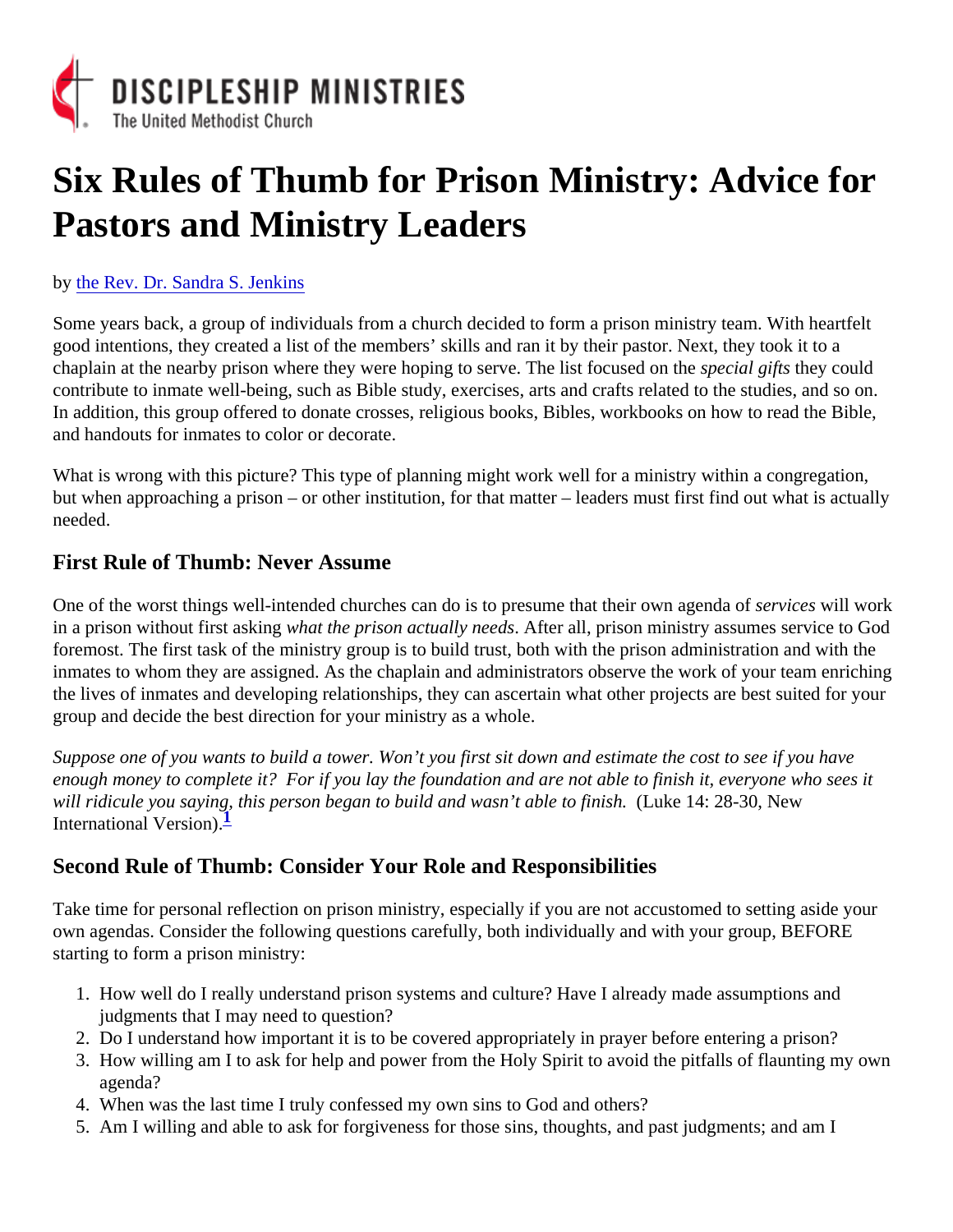- 0. humble and teachable enough to allow God to remove my defects?
- 6. How well do I let go and let Godh most situations?
- 7. Can I truly listen to and love all inmates unconditionally even child molesters, murderers, or rapists?
- 8. Will I have difficulty refraining from asking details about an inmate's particular crimes, especially when driven by assumptions about him/her or negative feelings?
- 9. Am I able to help a rapist, murderer or any other type of sinner (in prison or not) feel as special as my other church brothers and sisters?
- 10. Can I look a prisoner in the eye and truly smile at him or her?
- 11. When speaking one-on-one with an inmate, can I listen to him or her as if s/he is the most important on in the room?
- 12. How willing am I to allow an inmate to pray God's will over me?
- 13. Am I truly ready to love the prisoner through God's love in me?
- 14. In what ways am I unprepared for this ministry, and how will I get ready?

Let the word of Christ dwell in you richly, teaching and admonishing one another in all wisdom, singing psalm and hymns and spiritual songs, with thankfulness in your hearts to God. And whatever you do, in word or dee do everything in the name of the Lord Jesus[,](https://www.biblegateway.com/passage/?search=Colossians+3:16-17&version=ESV) giving thanks to God the Father through haims 3:16-17 English Standard Version)

## Third Rule of Thumb: Focus on the Bigger Picture

Sometimes ministry teams become frustrated, feel inadequate, and may even get a false sense that they are unwanted just because their suggestions and donations are not accepted. At this point, take a step back and at the bigger picture. Here are just a few of the reasons why it may not be suitable to bring certain materials in a prison:

1. Crosses Inmates generally must select one cross (in some prisons two) as part of their personal property. the inmate truly enjoys your program, she /he may have to sacrifice a cross (perhaps a special sentimental or gifted by a relative) in order to keep yours. In fact, an inmate may choose to sacrifice his or her special cross because s/he is afraid you will not accept him or her, or may even sense she/he could offend you somehow because she/he cannot accept your gift. The worst part is that the inmate will never tell you any of this.

2. Religious materials Religious materials are also analogous to personal property. That is, having too many books or materials can stir up jealousy among inmates or even raise concern that the inmate's personal property (including the religious possessions) could be confiscated permanently. At that point, the inmate would have t choose between a number of items very carefully and surrender proposity be very personal to him or her .

For example, an inmate had to surrender a personal family Bible to receive another Bible from a ministering group. He was afraid that if he did not take the Bible offered him, the ministry might reject him, and that group had become very important to him. He sent the personal Bible home to his family. Unfortunately, the family took offense, and the inmate endured about two months without visits from his loved ones. Later, after much help from the chaplain, the conflict was resolved; and the family resumed visiting him.

You can avoid causing incidents like these simply by trying to see another side of the decision-making process in prisons. I don't mean to imply that the prison staff are always correct, or that the inmate is being mistreated; rather, it is best for all persons to follow the recommendations set forth by the particular prison for ministry. When you feel unsure, ask. Most prison staff members are eager to answer volunteers' questions.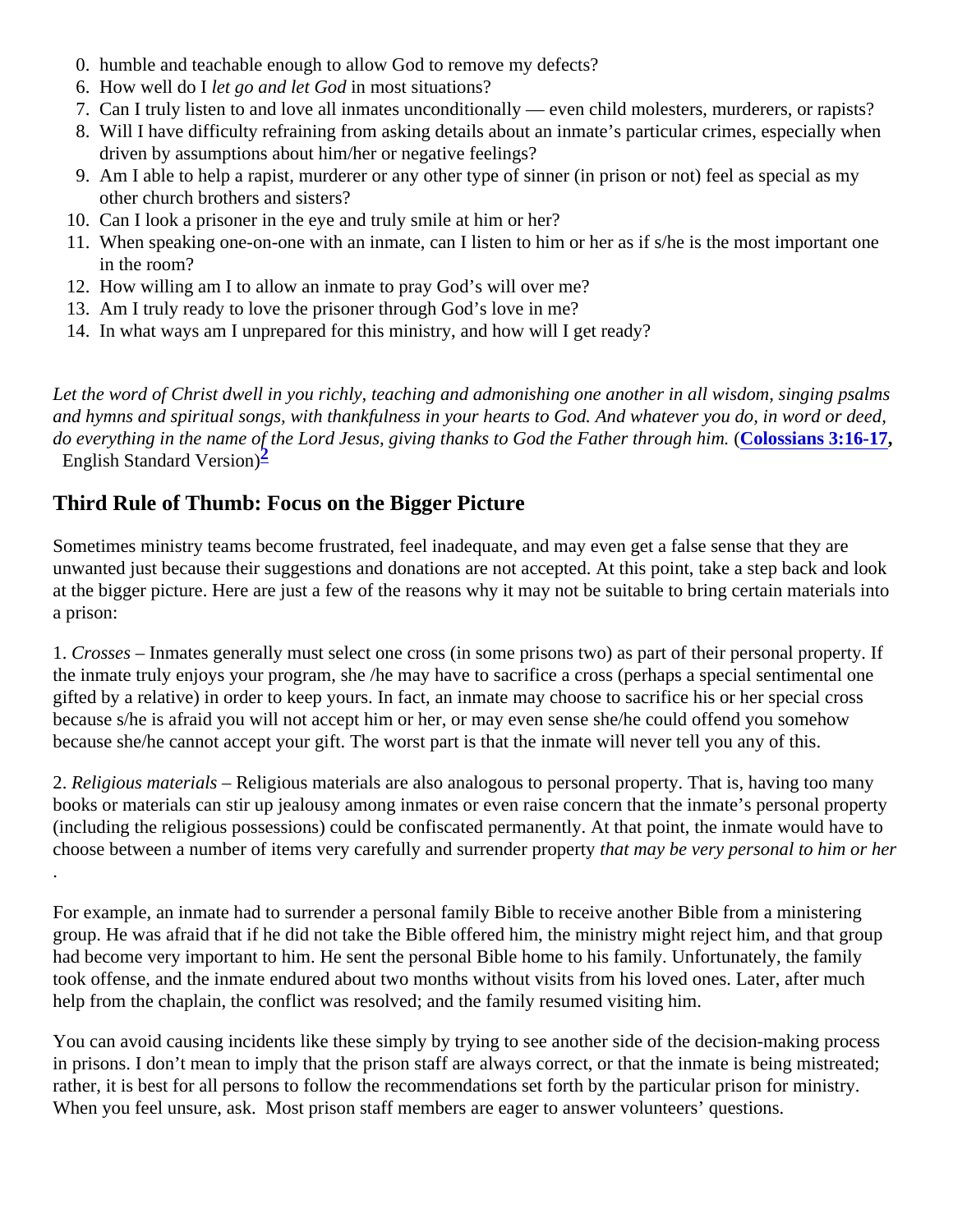3. Clearances – Religious books must meet the requisites of prison clearances, perhaps being purchased through an approved vendor, book distributor, or publishing house. Further, the materials pecifically align with the intended purposes the program and be accompanied by the proper paperwork signed by a warden. All items must pass through intake to ensure security and safety for all.

4. Arts and crafts – Most prisons possess art materials, including paints, canvasses, yarn, thread, and so on, a acquire these items through specific procedures (as briefly alluded to above). That is not to suggest they are necessarily of superior quality. Inventory of all types - and art materials as well - must pass safety requiremer set forth by the particular prison and its programs. For instance, paints can cause serious safety violations if r inventoried properly and stored in a secure location, or if they contain noxious materials.

Bottom line, understand that there may be good reasons for decisions you did not anticipate ministry team becomes disgruntled with prison staff, rules, and programs, they may be control rather than to serve As a result, the team loses its spiritual impact on behalf of God's work for God's kingdom. The prison may also terminate your ministry in the prison. Follow your prison leaders, therefore, and pray for them. You are the body of Christ in reality to most inmates as well as to the prison Bataffy disagreeable because you cannot conduct your program as you want reflects badly on you, especially since your intention is to serve as example of and servant to Christ. Remember that your job is to follow the system rules while leading, encouraging, and shepherding both your own team and the inmates assigned to your particular ministry.

First pride, then the crash - the bigger the ego, the harder the fall bverbs 16:18, The Message)

## Fourth Rule of Thumb: Be a Leadership Model for All…Including the Pastor

A ministry leader, wherever he or she is serving surrenders to Godbecoming primarily a servant. In prison ministries, as elsewhere, the litmus test for servanthood lies not in how much the leaders and team accomplishbut in how much they surrender control elying heavily on the Holy Spirit's guidance, the team grounds itself in prayer and willingly responds to needs by beautifully reflecting God's grace, mercy and love. As Robert Greenleaf states (1977/2002) he best test is: do those served grow as persons: do they, while being served, become healthier, wiser, freer, more autonomous, more likely themselves to become servants? And, what is the effect on the least privileged in society; will they benefit, or, at least, not be further deprived?

Thus it is not about what a prison team can dather, it is all about remaining in service to assist the chaplain in ministering to and with the inmates is the prison chaplain first, and as God prompts you with ideas for improvements, wait patiently, watch for ways you can serve, and listen for the Lord's direction as he molds yo prison ministry through each step! Leave your agenda at home, seek wisdom and guidance behind the prisor walls, and ask for help. You will soon discover you have more to learn than teach, at least initially.

Be still and know [recognize, understand] that I am God. I will be exalted among the nations! I will be exalted in the earth. (Psalm 46:10, Amplified Bible)

# Fifth Rule of Thumb: Dysfunctional Teams Can Kill Their Own Ministries

When I coach ministry teams, one of my first questions is: "How specifically have you prayed regarding the formation of your prison ministry team? Prayer is the heartbeat for any ministr Remove prayer, and I promise you a dysfunctional team built on arrogance, self-importance, pride, and competitiveness. I watched one team struggle over who would be in charge. Picking up on the conflict, the inmates suggested beginning each meeting with prayer focused asking God to remove the discold tong after, the attitude of the ministry team changed, and they became an example of unity for the whole prison.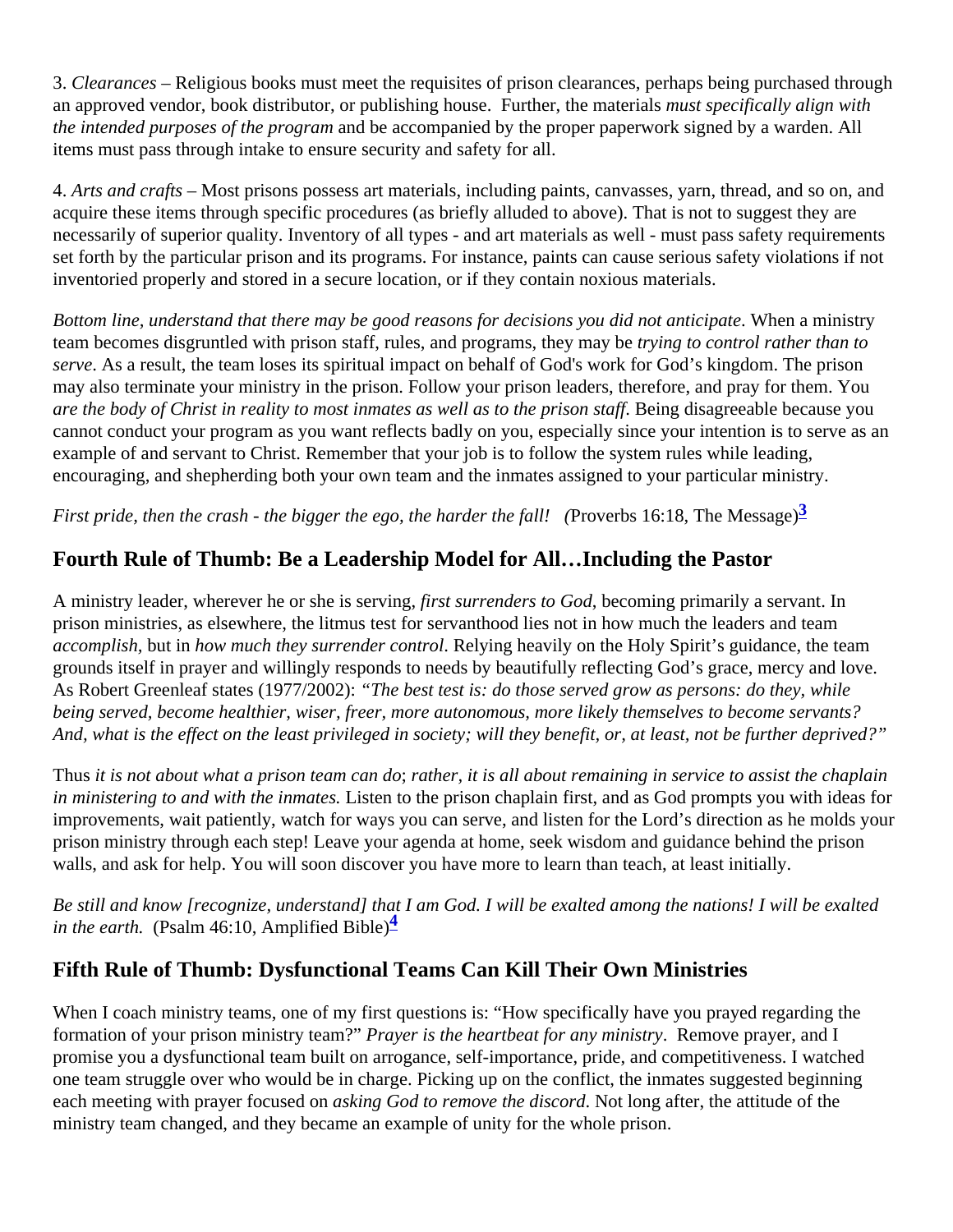Through prayer, God naturally weeds out people with self-seiming of God-serving intention by hen servants empty themselves and rely solely on the Holy Spirit, God can use them powerfully.

Whoever wants to become great among you must be your servant, and whoever wants to be first must be sla all. (Mark 10:43-44, NIV $\frac{1}{7}$ 

# Sixth Rule of Thumb: Avoid Judging

If Jesus were standing in front of you, how would you treat him? Are you willing to treat inmates the same way that is, by mirroring Jesus to them? What is your real heart attitude before you serve in prison ministry, and what is it when you leave? Here are some ideas for developing a nonjudgmental attitude:

1. Talking with God-You may discover that an inmate has committed acts you can hardly imagine, such as murdering someone or harming a child. Before setting foot into a prison, spend serious time in conversation with God. Journal your thoughts and feelings and then share and pray over them with a close friend or pastor. These materials may help you get started:

Books written by or about prison workers and former inmates:

- [Fallen, Felon, and Finally Faith](https://www.amazon.com/Fallen-Felon-Finally-Faith-Reagan/dp/096727916X) Dr. Ralph Reagan
- [Life After Hell: Reflections of a Bag Lad](https://www.amazon.com/Life-After-Hell-Reflections-Lady/dp/0557591007)y– Dr. Sandra Jenkins
- [Prison Ministry: Understanding Prison Culture Inside and O](https://www.amazon.com/Prison-Ministry-Understanding-Culture-Inside/dp/0805424830/)ut Lennie Spitale

Devotionals that include true experiences of prison life

- [Prisoner to Prisone](https://kohlbrand.wordpress.com/2012/08/05/prisoner-to-prisoner-daily-devotional/)r–Kairos Prison Ministry International (KPMI)
- [Jesus Calling](https://www.amazon.com/Jesus-Calling-Enjoying-Peace-Presence/dp/1591451884/) Sarah Young
- [A Table in the Wildernes](https://www.amazon.com/Table-Wilderness-Devotional-Meditations-Ministry/dp/0875086993/)s Watchman Nee

2. Examining Your Call– A call to prison ministry can be exciting, but also very daunting or even confusing. Sometimes a person experiences a number of concerns all at once: what others might think, whether she/he doing the right thing, if the "vocation" is based on someone else's expectations, or even if one is mistaken about a call. A very passionate personal desire, for instance, can seem to the voice of God. In other words, the call serious consideration that can be easily misunderstood without some clear guidance and focus. Here are a fe tips:

- Carefully meditate on what you learned through prayer and journaling above.
- Consult with someone serving in prison ministry. Learn more about some of its joys and challenges.
- Visit or meet with a prison chaplain to gain more clarity about prison ministry.

3. No Judging or Talking Down – I have served well over 5,000 incarcerated men, women, and youth over the past 25 years. The longing I hear inmates express most often is for a genuine spiritual home where others do judge or talk down to them. One inmate reported hearing a preacher say, "I am delighted to assist with ex-cor just so long as they are neither sex addicts nor violent offenders." The inmate responded, "Well, that counted out…I committed murder. I just don't think I can be accepted in a church – too hoity-toity for me."

So, if Jesus were standing in front of you, how would you treat him? Can you treat any inmate the same way?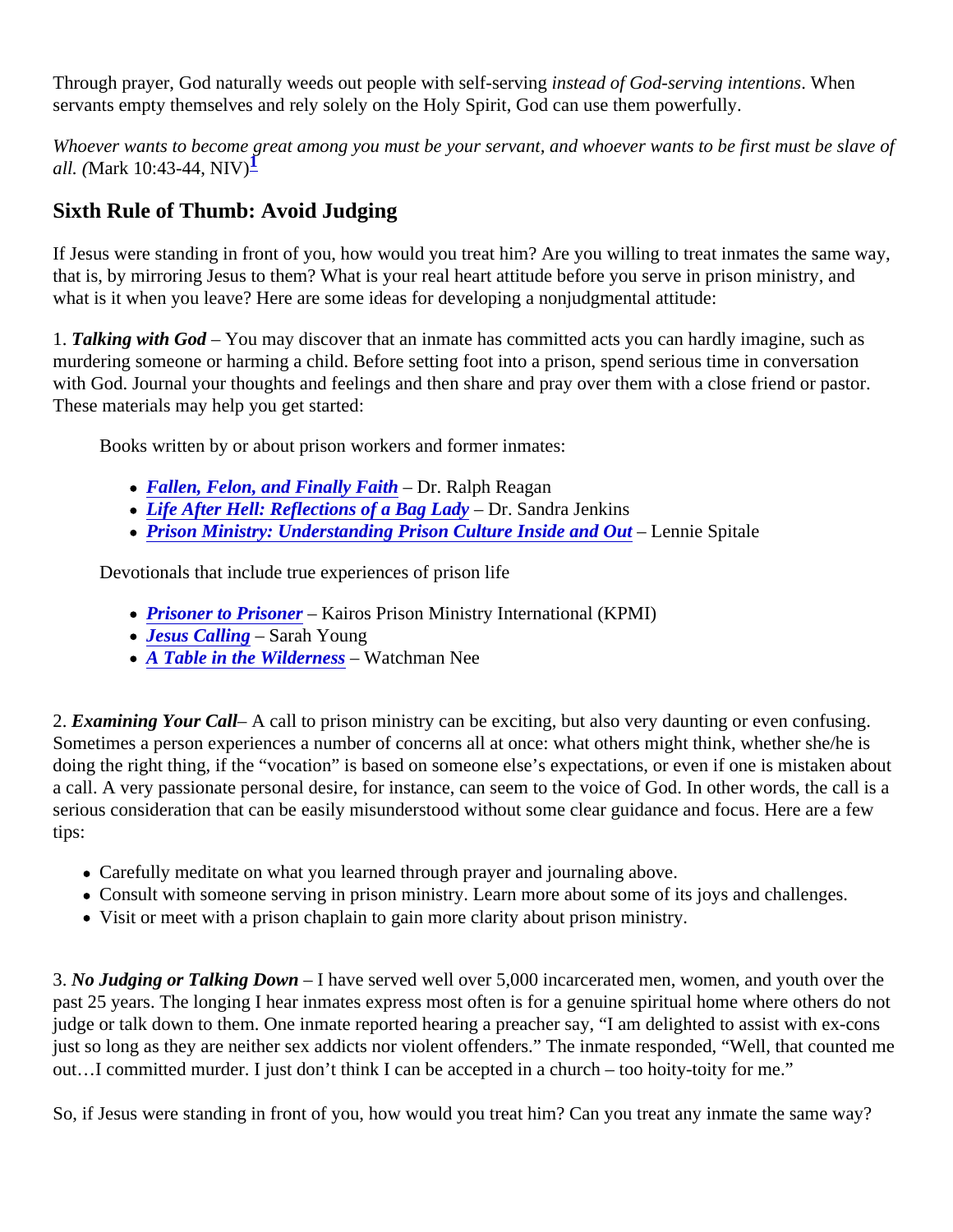What is your real heart attitude before you attend and when you leave worship? Can you treat inmates the same way you would treat the Lord?

If anyone says, "I love God," and hates his brother, he is a liar; for he who does not love his brother whom he has seen cannot love God whom he has not  $\phi$  do hn 4:20, ESV)

#### References

Greenleaf, R. K. (2002). The servant as leader, in Spears, L., & Lawrence, M. (Eds.) on Leadership: Servant Leadership for the 21st Centul tew York, NY: John Wiley and Sons.

Greenleaf, R. K. (1977/2002)Servant-Leadership: A Journey into the Nature of Legitimate Power and [Greatnes](https://www.amazon.com/Servant-Leadership-Legitimate-Greatness-Anniversary/dp/0809105543/)sMahwah, NJ: Paulist Press[.](https://www.amazon.com/Servant-Leadership-Legitimate-Greatness-Anniversary/dp/0809105543/)

Laub, J. A. (1999). Assessing the servant organization: development of the organizational leadership assessment (OLA) instrument. [Unpublished Dissertation,]. Florida Atlantic University, Boca Raton, FL.

Drury, S. L. (2004). Servant Leadership and Organizational Commitment: Empirical Findings and Workplace Implications.

[https://www.regent.edu/acad/global/publications/sl\\_proceedings/2004/drury\\_servant\\_leade](https://www.regent.edu/acad/global/publications/sl_proceedings/2004/drury_servant_leadership.pdf)rship.pdf

Spears, L.C. (2002). Tracing the past, present, and future of servant-leadership. In Spears, L., & Lawrence, I (Eds.). [Focus on Leadership: Servant Leadership for the 21st Ce](https://www.amazon.com/Focus-Leadership-Servant-Leadership-21st-Century/dp/0471411620/)ntury York, NY: John Wiley and Sons.

#### **Notes**

<sup>1</sup> [New International Version](https://www.biblegateway.com/versions/New-International-Version-NIV-Bible/) (NIV) Holy Bible, New International Version®, NIV® Copyright ©1973, 1978, 1984, 2011 b[y Biblica, Inc.®](http://www.biblica.com/) Used by permission. All rights reserved worldwide.

## <sup>2</sup> [English Standard Version](https://www.biblegateway.com/versions/English-Standard-Version-ESV-Bible/) (ESV)

The Holy Bible, English Standard Version. ESV® Permanent Text Edition® (2016). Copyright © 2001 by [Crossway Bibles, a publishing ministry of Good News Publis](http://www.gnpcb.org)hers.

<sup>3</sup> [The Message](https://www.biblegateway.com/versions/Message-MSG-Bible/) (MSG) Copyright © 1993, 1994, 1995, 1996, 2000, 2001, 2002 by ene H. Peterson

<sup>4</sup> [Amplified Bible](https://www.biblegateway.com/versions/Amplified-Bible-AMP/) (AMP)

Copyright © 2015 b[y The Lockman Foundatio](http://www.lockman.org/)n La Habra, CA 90631. All rights reserved.

Please also see:

- [When I was in prison…](/resources/when-i-was-in-prison)
- [When a Loved One Goes to Prison: Daunting Questions Families Want to A](/resources/when-a-loved-one-goes-to-prison-daunting-questions-families-want-to-ask)sk